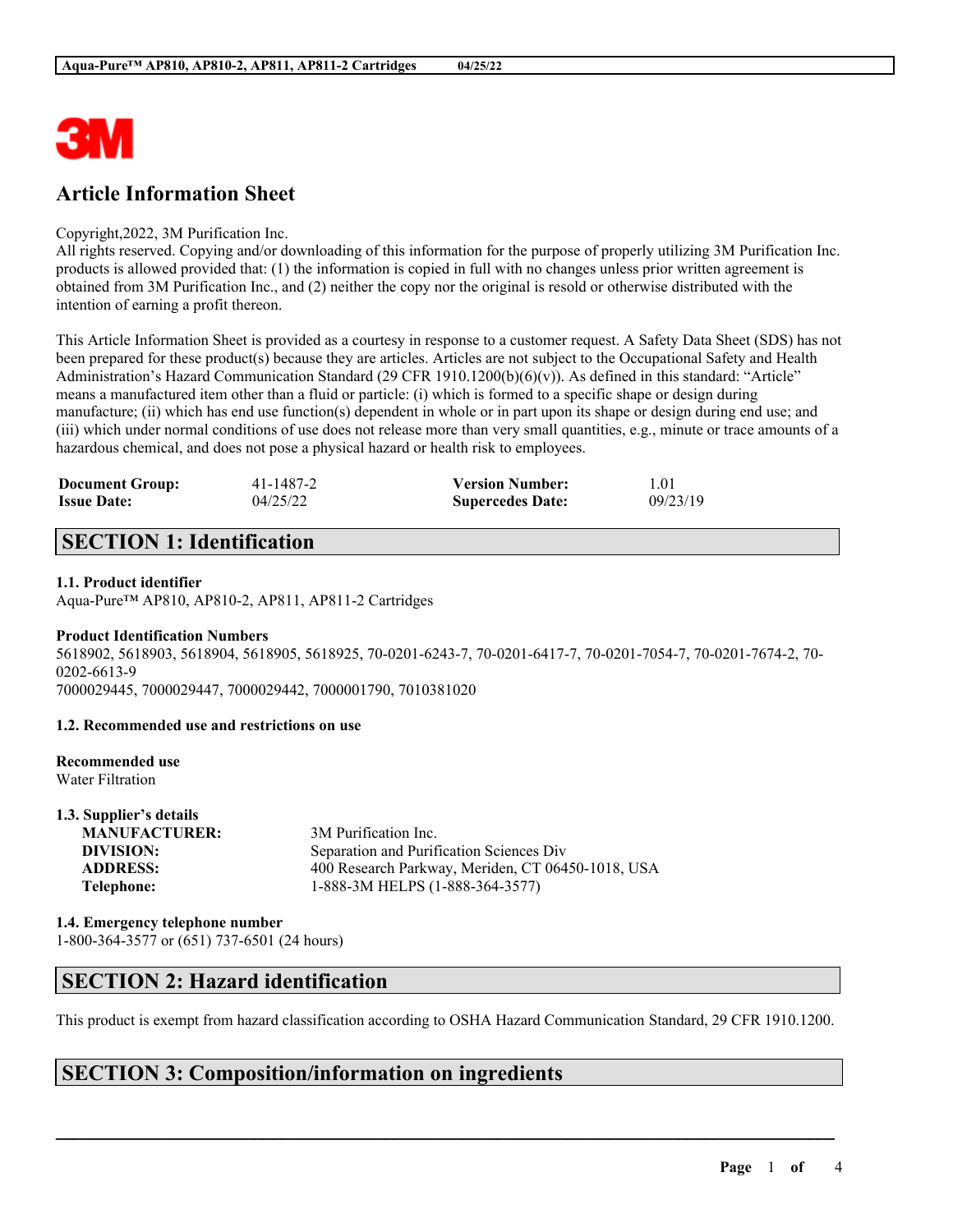| Ingredient                           | $\mathbf{C}.\mathbf{A}.\mathbf{S}.\mathbf{No}.$ | $\frac{1}{6}$ by Wt |
|--------------------------------------|-------------------------------------------------|---------------------|
| Polypropylene Cartridge and End Caps | Mixture                                         | $90 -$<br>100       |
| Adhesive                             | Mixture                                         | $0.5 -$             |
| $O-Rings$                            | Mixture                                         | $0.5 -$             |

### **SECTION 4: First aid measures**

### **4.1. Description of first aid measures**

#### **Inhalation:**

No need for first aid is anticipated.

### **Skin Contact:**

No need for first aid is anticipated.

### **Eye Contact:**

No need for first aid is anticipated.

### **If Swallowed:**

No need for first aid is anticipated.

# **SECTION 5: Fire-fighting measures**

In case of fire: Use a fire fighting agent suitable for ordinary combustible material such as water or foam.

# **SECTION 6: Accidental release measures**

**6.1. Personal precautions, protective equipment and emergency procedures** Not applicable.

### **6.2. Environmental precautions**

Not applicable.

#### **6.3. Methods and material for containment and cleaning up** Not applicable.

### **SECTION 7: Handling and storage**

### **7.1. Precautions for safe handling**

This product is considered to be an article which does not release or otherwise result in exposure to a hazardous chemical under normal use conditions.

### **7.2. Conditions for safe storage including any incompatibilities**

No special storage requirements.

# **SECTION 8: Exposure controls/personal protection**

This product is considered to be an article which does not release or otherwise result in exposure to a hazardous chemical under normal use conditions. No engineering controls or personal protective equipment (PPE) are necessary.

 $\mathcal{L}_\mathcal{L} = \mathcal{L}_\mathcal{L} = \mathcal{L}_\mathcal{L} = \mathcal{L}_\mathcal{L} = \mathcal{L}_\mathcal{L} = \mathcal{L}_\mathcal{L} = \mathcal{L}_\mathcal{L} = \mathcal{L}_\mathcal{L} = \mathcal{L}_\mathcal{L} = \mathcal{L}_\mathcal{L} = \mathcal{L}_\mathcal{L} = \mathcal{L}_\mathcal{L} = \mathcal{L}_\mathcal{L} = \mathcal{L}_\mathcal{L} = \mathcal{L}_\mathcal{L} = \mathcal{L}_\mathcal{L} = \mathcal{L}_\mathcal{L}$ 

# **SECTION 9: Physical and chemical properties**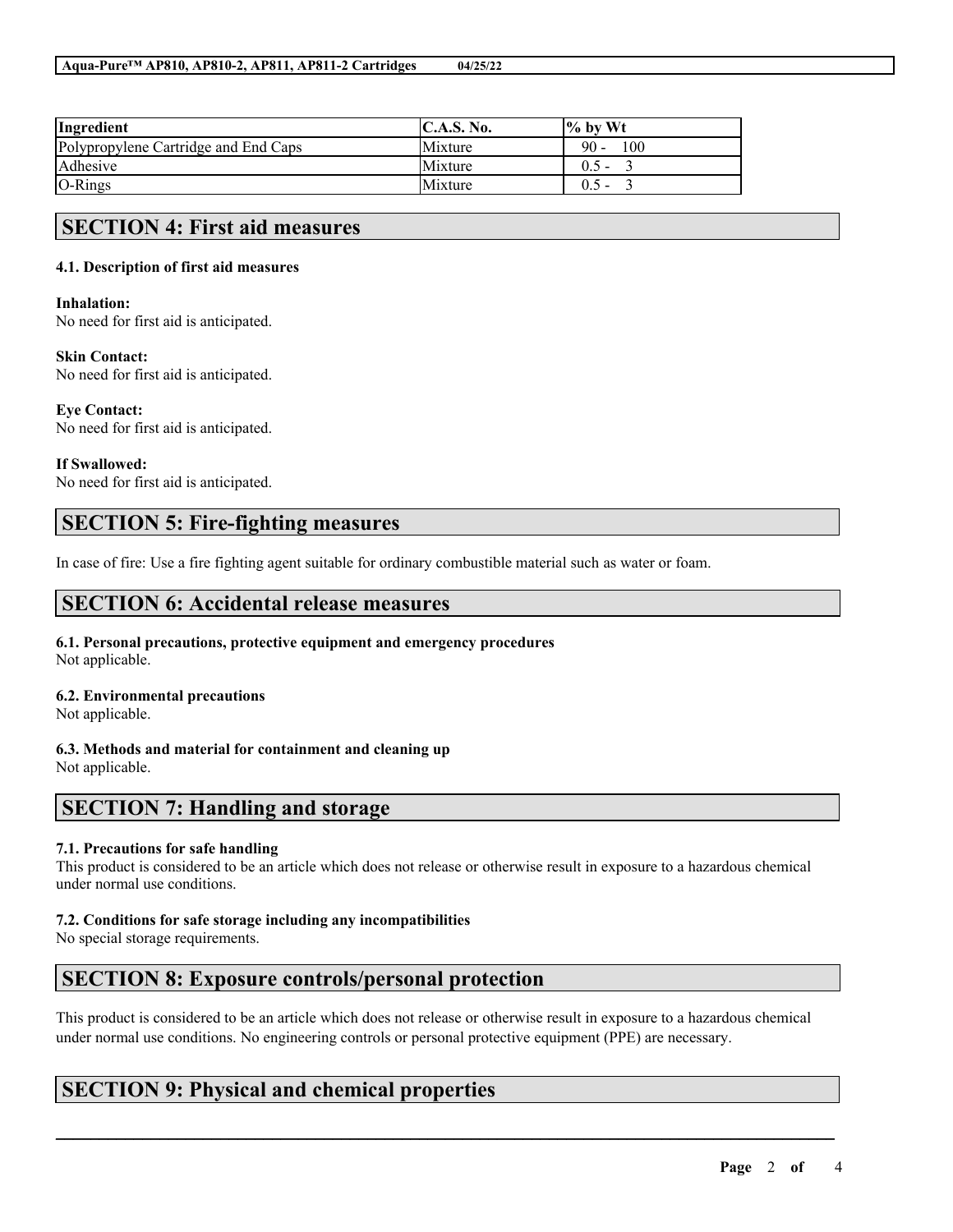### **9.1. Information on basic physical and chemical properties**

| Appearance                             |                   |
|----------------------------------------|-------------------|
| <b>Physical state</b>                  | Solid             |
| Color                                  | White             |
| Odor                                   | Odorless          |
| pН                                     | Not Applicable    |
| <b>Melting point</b>                   | No Data Available |
| <b>Boiling Point</b>                   | Not Applicable    |
| <b>Flash Point</b>                     | Not Applicable    |
| <b>Evaporation rate</b>                | Not Applicable    |
| <b>Flammability (solid, gas)</b>       | Not Classified    |
| <b>Flammable Limits(LEL)</b>           | Not Applicable    |
| <b>Flammable Limits(UEL)</b>           | Not Applicable    |
| <b>Vapor Pressure</b>                  | Not Applicable    |
| <b>Vapor Density</b>                   | Not Applicable    |
| <b>Density</b>                         | No Data Available |
| <b>Specific Gravity</b>                | No Data Available |
| <b>Solubility In Water</b>             | Not Applicable    |
| Solubility-non-water                   | Not Applicable    |
| Partition coefficient: n-octanol/water | Not Applicable    |
| <b>Autoignition temperature</b>        | No Data Available |
| <b>Decomposition temperature</b>       | No Data Available |
| <b>Viscosity</b>                       | Not Applicable    |

# **SECTION 10: Stability and reactivity**

This material is considered to be non reactive under normal use conditions.

# **SECTION 11: Toxicological information**

**Inhalation:** No health effects are expected

**Skin Contact:** No health effects are expected

**Eye Contact:** No health effects are expected

**Ingestion:** No health effects are expected

### **Additional Information:**

This product, when used under reasonable conditions and in accordance with the directions for use, should not present a health hazard. However, use or processing of the product in a manner not in accordance with the product's directions for use may affect the performance of the product and may present potential health and safety hazards.

### **SECTION 12: Ecological information**

This article is expected to present a low environmental risk either because use and disposal are unlikely to result in a significant release of components to the environment or because those components that may be released are expected to have insignificant environmental impact.

 $\mathcal{L}_\mathcal{L} = \mathcal{L}_\mathcal{L} = \mathcal{L}_\mathcal{L} = \mathcal{L}_\mathcal{L} = \mathcal{L}_\mathcal{L} = \mathcal{L}_\mathcal{L} = \mathcal{L}_\mathcal{L} = \mathcal{L}_\mathcal{L} = \mathcal{L}_\mathcal{L} = \mathcal{L}_\mathcal{L} = \mathcal{L}_\mathcal{L} = \mathcal{L}_\mathcal{L} = \mathcal{L}_\mathcal{L} = \mathcal{L}_\mathcal{L} = \mathcal{L}_\mathcal{L} = \mathcal{L}_\mathcal{L} = \mathcal{L}_\mathcal{L}$